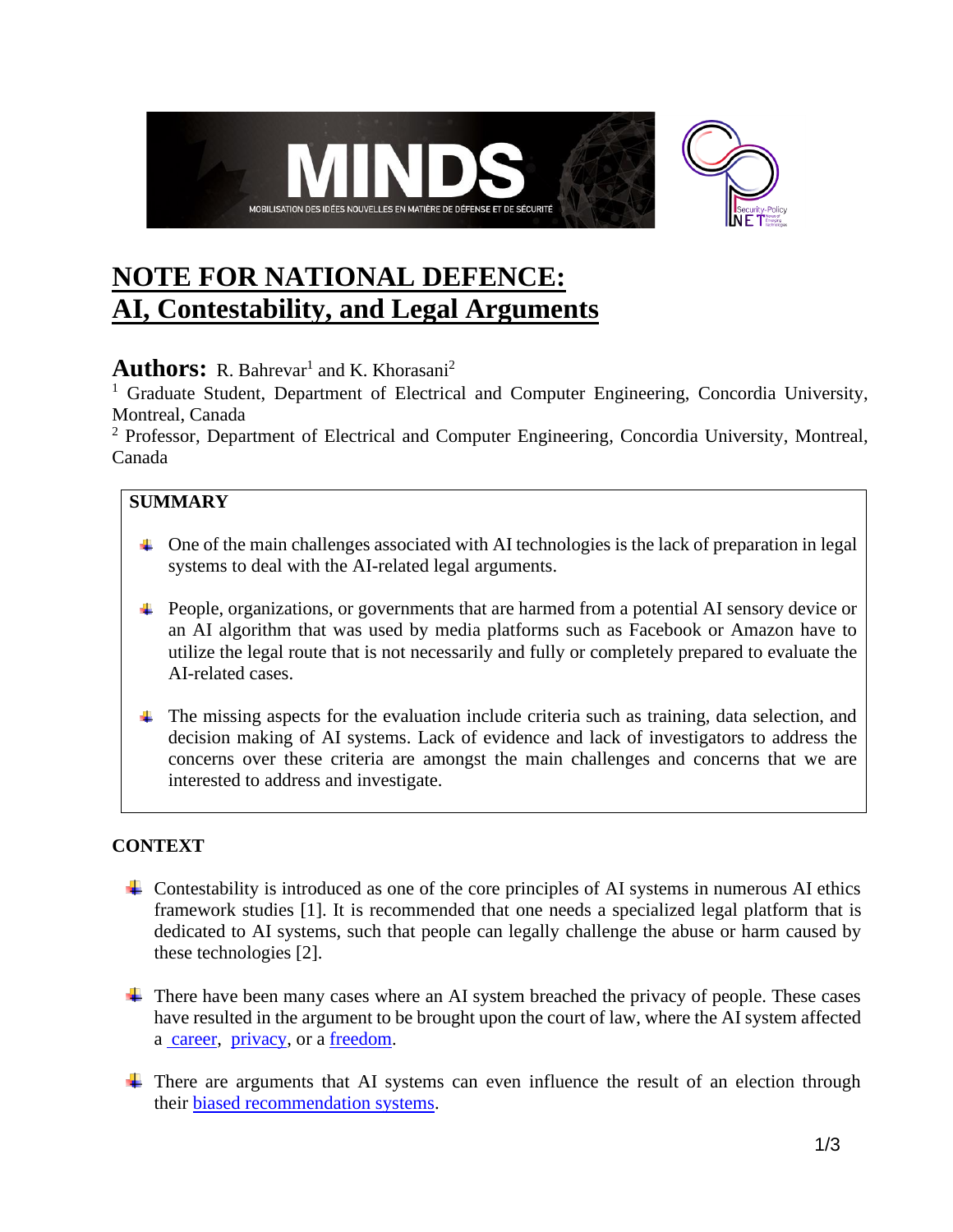What can one do to bring more transparency to AI systems? How can one update the legal systems to be able to deal with issues that arise after controversial decisions that are made by an AI system? What is considered as evidence?

#### **CONSIDERATIONS**

- $\perp$  Legal accountability of AI users in cases that lead to criminal activity [3].
- Application-specific (example: facial recognition), and domain-specific regulations (example: health) [3].
- $\overline{\phantom{a}}$  Characteristics of an AI legal framework by [4]:
	- $\div$  Presenting proof of malfunction of AI systems.
	- $\overline{\phantom{a}}$  Contesting and correcting an error.
	- $\downarrow$  Human understandable explanation.
	- $\overline{\text{+}}$  How much the decision that is made by the AI system affects the person who is contesting that decision.
	- $\perp$  Explaining the decisions should extend to private AI decision-makers.

#### **NEXT STEPS**

- $\overline{\phantom{a}}$  Enforcing Transparency-based Technologies for critical applications:
	- $\#$  An application that can have a non-negligible effect on individuals, civilians, organizations, or governments should be able to provide a document that includes every controversial decision plus an added explanation for that decision.
	- $\perp$  One way to generate this explanation is through explainable AI methodologies.
	- Explainable AI methodologies are a class of tools for which a supervisory algorithm oversees decision of an AI system. It provides explanatory reasoning regarding the decisions made through the inner layers of an AI algorithm (known as black-box) through methods such as decision trees [5].
- $\overline{\phantom{a}}$  Future of AI Justice system and legal accountability:
	- $\overline{\phantom{a}}$  One should be able to respond to the problems such as unintended use of AI system for criminal activity. Demand accountability from AI systems that knowingly share sensitive information with third parties.